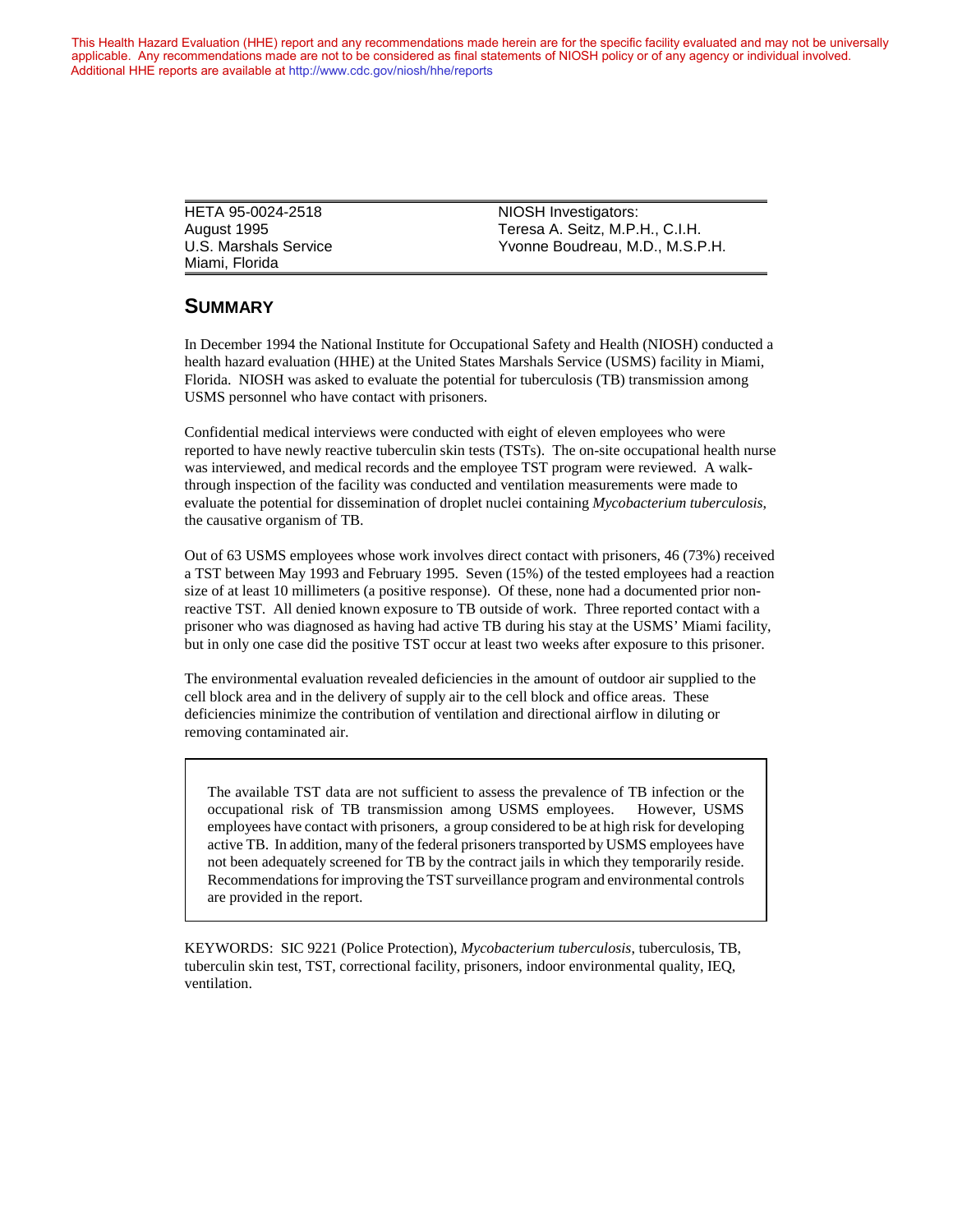## **Page 2 - Health Hazard Evaluation Report No. 95-0024-2518**

## **INTRODUCTION**

In October 1994 the National Institute for Occupational Safety and Health (NIOSH) received a management request for a health hazard evaluation (HHE) at the United States Marshals Service (USMS) facility in Miami, Florida. The request was prompted by the employee health office's report of eleven "positive" tuberculin skin test (TST) reactions among USMS staff between January and April 1994. The TSTs were performed as part of a TB screening program for all U.S. Marshals. In response to this request, NIOSH investigators conducted a site visit on December 14-15, 1994, to evaluate data collected from the USMS TST program and to evaluate the environment with regard to dissemination of airborne infectious agents such as *Mycobacterium tuberculosis*.

## **BACKGROUND**

The Miami office employs approximately 90 workers, including Marshals, guards, and administrative personnel. Federal prisoners are picked-up from federal institutions and contract facilities (state and local jails and prisons) by U.S. Marshals and are brought by bus to the USMS's Miami facility, where they are held in one of four holding cells for up to eight hours during the day. The prisoners are escorted by one of the Marshals to and from the court room for their appearance that day, and are then transported back to their respective correctional institutions at the end of the day. Some of the prisoners are new arrests (in custody less than 48 hours) and are "booked" at this facility. The Marshals also accompany prisoners when they are transported by air to other federal prisons in the U.S. after sentencing, and to medical facilities for treatment. In addition, USMS personnel travel overseas to pickup prisoners from correctional facilities outside the U.S. According to staff, approximately 15 overseas pick-ups occur each year; any Marshal can be assigned to perform this task and a team of two Marshals is usually assigned.

# **EVALUATION CRITERIA**

## *Tuberculosis*

Since 1984, cases of active TB have been increasing in the United States. In 1994, there was a 3.7% decrease in the overall number of cases in the U.S. as compared with 1993 (24,361 vs. 25,287), however, Florida and several other states experienced an increase in the number of TB cases over  $1993$ <sup>1</sup>. These increases are thought to be associated with the human immunodeficiency virus (HIV) epidemic, increased immigration from countries where TB is common, and outbreaks of TB in high-risk environments. Populations in the U.S. known to have a high incidence of TB include: (1) residents of correctional institutions, mental institutions, nursing homes, and other long-term residential facilities; (2) medically undeserved low-income populations including racial or ethnic minorities (African Americans, Hispanics, Asians/Pacific Islanders, and Native Americans/Alaskan Natives); (3) persons living under crowded conditions; (4) alcoholics and intravenous drug users; (5) the homeless; (6) the elderly; (7) foreign-born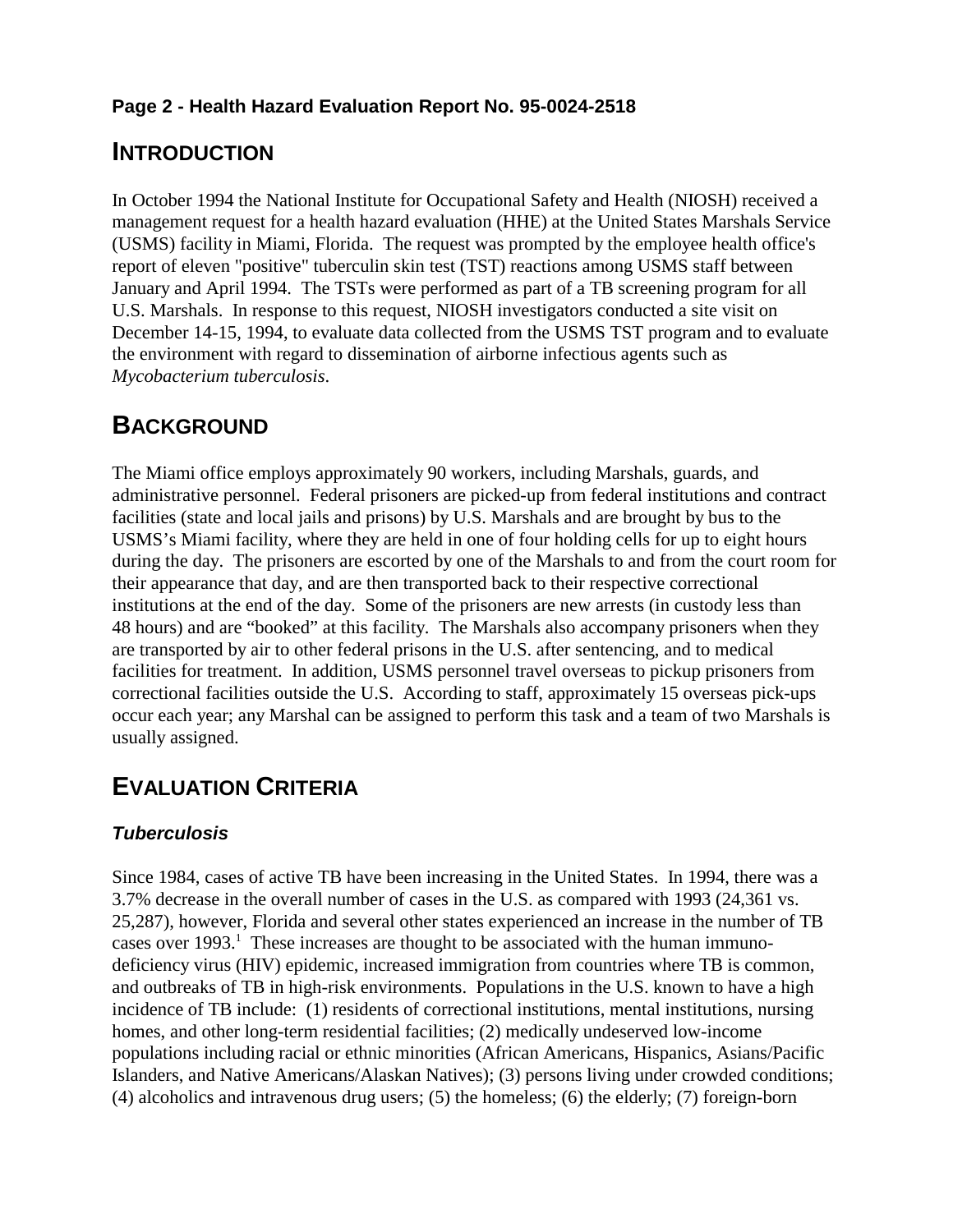## **Page 3 - Health Hazard Evaluation Report No. 95-0024-2518**

persons from areas of the world with a high prevalence of TB; (8) immunocompromised individuals such as those with HIV infection; and (9) persons living in the same household with members of these high risk groups.<sup>2,3,4</sup> Workers who have close contact with individuals with unsuspected TB disease have an increased risk of acquiring TB infection, but the extent of the risk is unknown for most work settings. $5,6$ 

Tuberculosis (TB) is an infectious disease caused by the bacterium *Mycobacterium tuberculosis*. *M. tuberculosis* is carried in airborne particles, known as droplet nuclei, that can be generated when persons with TB of the lungs or throat cough, sneeze, or vocalize. The droplet nuclei are so small (1-5 microns) that normal air currents keep them airborne for long periods of time and can disperse them throughout a room or building. Infection occurs when a person inhales aerosolized *M. tuberculosis* and the bacteria become established in the alveoli of the lungs and spread throughout the body.<sup>7</sup> Within 2-10 weeks, the immune system is usually able to prevent further multiplication and spread of the bacteria. At this point, a person will usually have a positive tuberculin skin test.

Because infection requires the inhalation of aerosolized *M. tuberculosis*, the probability that a person will become infected depends upon the concentration of infectious droplet nuclei in the air. The actual dose required to initiate infection is not known. Environmental factors that enhance transmission include: the sharing of a relatively small, enclosed space with an infectious person; inadequate ventilation that results in insufficient dilution or removal of infectious droplet nuclei; and recirculation of air containing infectious droplet nuclei.<sup>7</sup>

Most persons infected with TB will never have symptoms from this infection; the bacteria will be contained by the immune system and cause no overt illness. In the U.S., approximately 5% of newly infected individuals will develop active TB in the first two years after infection, and another 5% will develop active disease some time during the rest of their life. When a patient develops active pulmonary TB, the infection destroys lung tissue as it grows, forming a cavity. When the cavity erodes into an airway, infectious material (which includes live *M. tuberculosis* bacteria) in the airway causes the patient to cough, which can aerosolize *M. tuberculosis*. Cough is the predominant symptom associated with active TB. Fever, weight loss, and fatigue may also be present. Infected persons are more likely to develop active disease if they experience physical or emotional stress, or if they become immunocompromised as can occur with HIV infection. To decrease the chance of developing active disease once infected, the Centers for Disease Control and Prevention (CDC) recommends that all persons with positive TSTs be evaluated for preventive drug therapy.8

### *Guidelines for Preventing Tuberculosis Transmission*

In October 1993 the Occupational Safety and Health Administration (OSHA) issued enforcement guidelines concerning occupational TB exposure.<sup>9</sup> These OSHA guidelines are based on the 1990 CDC guidelines for preventing TB transmission in health-care facilities.<sup>5</sup> In 1989, CDC issued recommendations addressing similar issues, in less detail, for correctional facilities.<sup>6</sup> This document is currently being revised and is expected to provide additional information on the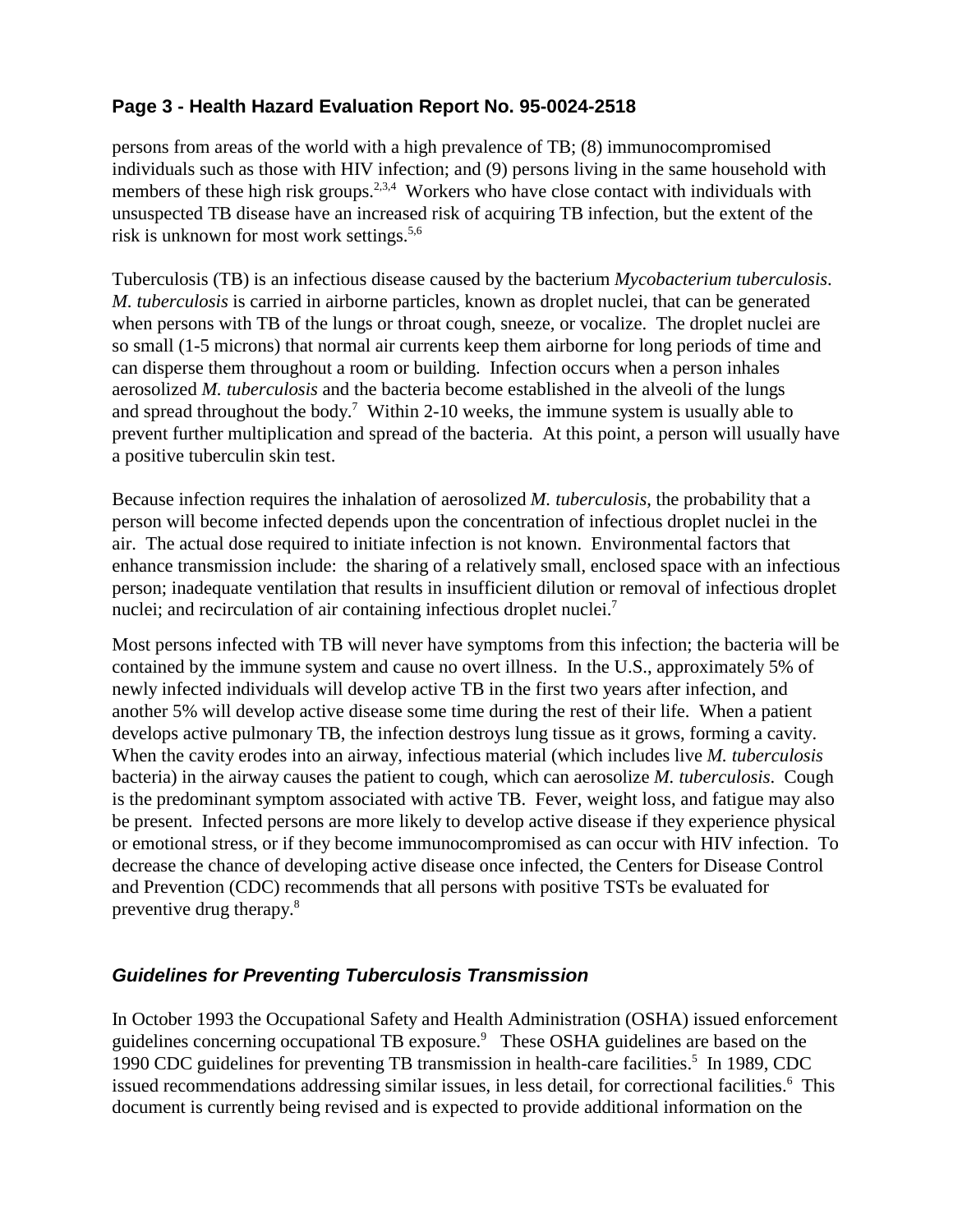## **Page 4 - Health Hazard Evaluation Report No. 95-0024-2518**

control of TB transmission in jails, where TST screening is particularly difficult due to the rapid turnover of inmates. The workplaces covered by the OSHA guidelines include health care settings, correctional institutions, homeless shelters, drug treatment centers, and long-term care facilities for the elderly. The OSHA guidelines require a protocol for the early identification of individuals with active TB; a skin test surveillance program for employees; medical evaluation and management of workers with positive skin tests or symptoms of active TB; placement of individuals with confirmed or suspected TB in isolation rooms; performance of high-risk procedures in areas with negative pressure and appropriate exhaust ventilation; and employee training on TB transmission, signs and symptoms of the disease, medical surveillance, follow-up therapy, and proper use of controls.

In October 1994 the CDC published a revision of its 1990 Guidelines.<sup>7</sup> The revised document directs health-care facilities to conduct a TB risk assessment and to implement a TB control program appropriate to their level of risk of TB transmission. The revised document recommends a hierarchy of controls to prevent TB transmission in health care settings including:

- Administrative controls to reduce the risk for exposing uninfected persons to persons who have infectious TB. This includes developing and implementing effective written policies and protocols to ensure the rapid detection, isolation, diagnostic evaluation, and treatment of persons likely to have TB. Administrative controls also include the use of effective work practices, employee education, and TST screening of health-care workers.
- *Engineering controls* to reduce the spread and concentration of *M. tuberculosis* in a facility. This includes direct source control with local exhaust ventilation, directional airflow control, dilution and removal of contaminated air by general ventilation, and air cleaning with highefficiency particulate air (HEPA) filters or ultraviolet germicidal irradiation.
- The use of *personal respiratory protection* (i.e., NIOSH-approved respirators) in the few areas where exposure to TB may still occur when administrative and engineering controls are in place, such as in TB isolation rooms, during transport of infectious patients in an enclosed vehicle, and in areas where cough-inducing procedures are performed.

The frequency of TST screening recommended by CDC is dependent on the level of risk determined in the preliminary risk assessment. The OSHA enforcement guidelines require a baseline TST at time of initial employment for all employees in covered facilities; annual TSTs for all employees in these facilities; and testing every six months for employees with frequent exposure to persons with TB or employees performing high hazard procedures (sputum induction, bronchoscopy, etc).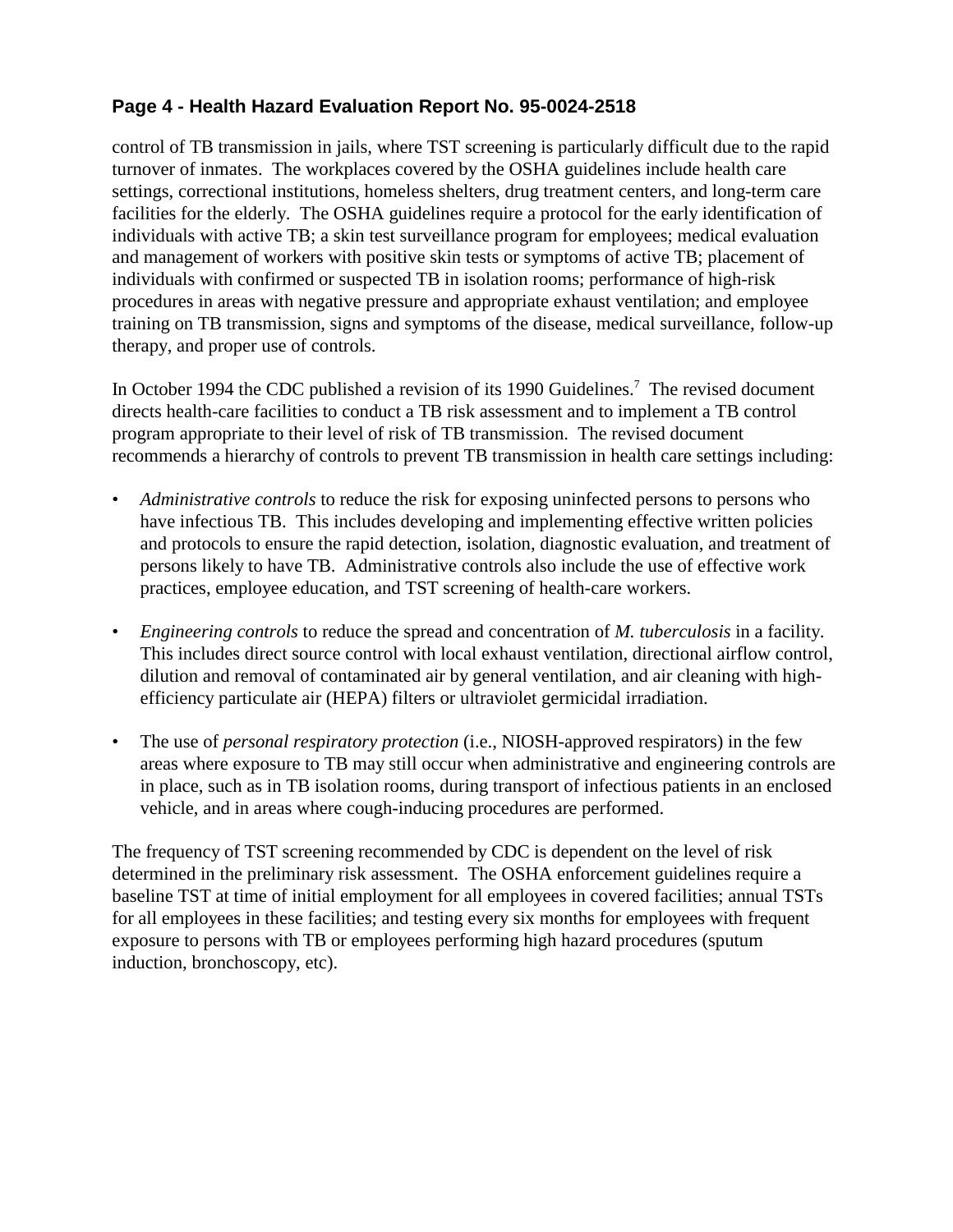## **Page 5 - Health Hazard Evaluation Report No. 95-0024-2518**

If a person with a previously negative skin test reacts positively to a TST, the test should be followed by a chest x-ray to determine whether active TB has developed. A series of prophylactic (preventive) drug therapies is generally prescribed to prevent the infection from advancing to active TB disease. In addition to identifying individuals for whom prophylactic treatment is appropriate, routine TST screening can also serve as a surveillance tool to identify areas or occupations for which there may be an increased risk of TB transmission.

A diagnosis of active TB should be considered for any person with persistent cough or other symptoms compatible with TB, such as weight loss, anorexia (loss of appetite), or fever. Because these symptoms are not specific for TB (they can be caused by a number of illnesses), a person may be infectious for some time before TB is diagnosed. For this reason, the possibility of TB should be kept in mind, especially for members of populations considered to be at high risk. Early diagnosis of TB is critical for minimizing transmission. Upon diagnosis, drug therapy should be promptly initiated, and the infected individual should be isolated until the drug therapy has been shown to have killed enough bacteria to render the patient non-infectious.

### *Ventilation in Cells and Office Buildings*

The probability of tuberculosis transmission is affected by the number of infectious persons and their level of infectiousness, the susceptibility and proximity of uninfected individuals, and the building ventilation. Ventilation guidelines are available for minimum outside air intake and temperature control in correctional facilities and offices. The American Society of Heating, Refrigerating, and Air-Conditioning Engineers recommends outdoor air supply rates of 20 cubic feet per minute per person (cfm/person) for cells and office spaces.<sup>10</sup> It should be noted, however, that these guidelines were established for comfort and odor control and do not address infectious disease transmission.

The measurement of ventilation and comfort indicators such as carbon dioxide  $(CO<sub>2</sub>)$ , temperature, and relative humidity (RH) has proven useful in providing information relative to the proper functioning and control of ventilation systems in office environments. Carbon dioxide is a normal constituent of exhaled breath and, if monitored, may be useful as a screening technique to evaluate whether adequate quantities of outdoor air are being introduced into an occupied space. Indoor  $CO<sub>2</sub>$  concentrations are normally higher than the generally constant ambient  $CO_2$  concentration (range 300-400 ppm). NIOSH has recently stated that a level of 800 ppm should trigger inspection of ventilation system operation.<sup>11</sup>

## **METHODS**

### *Industrial Hygiene Evaluation*

A walkthrough survey and ventilation system evaluation were conducted to assess the potential for dissemination of airborne *M. tuberculosis*. The ventilation system evaluation included a review of the available mechanical plans; discussions with persons responsible for maintenance of the heating, ventilating and air-conditioning (HVAC) system; visual assessment of air flow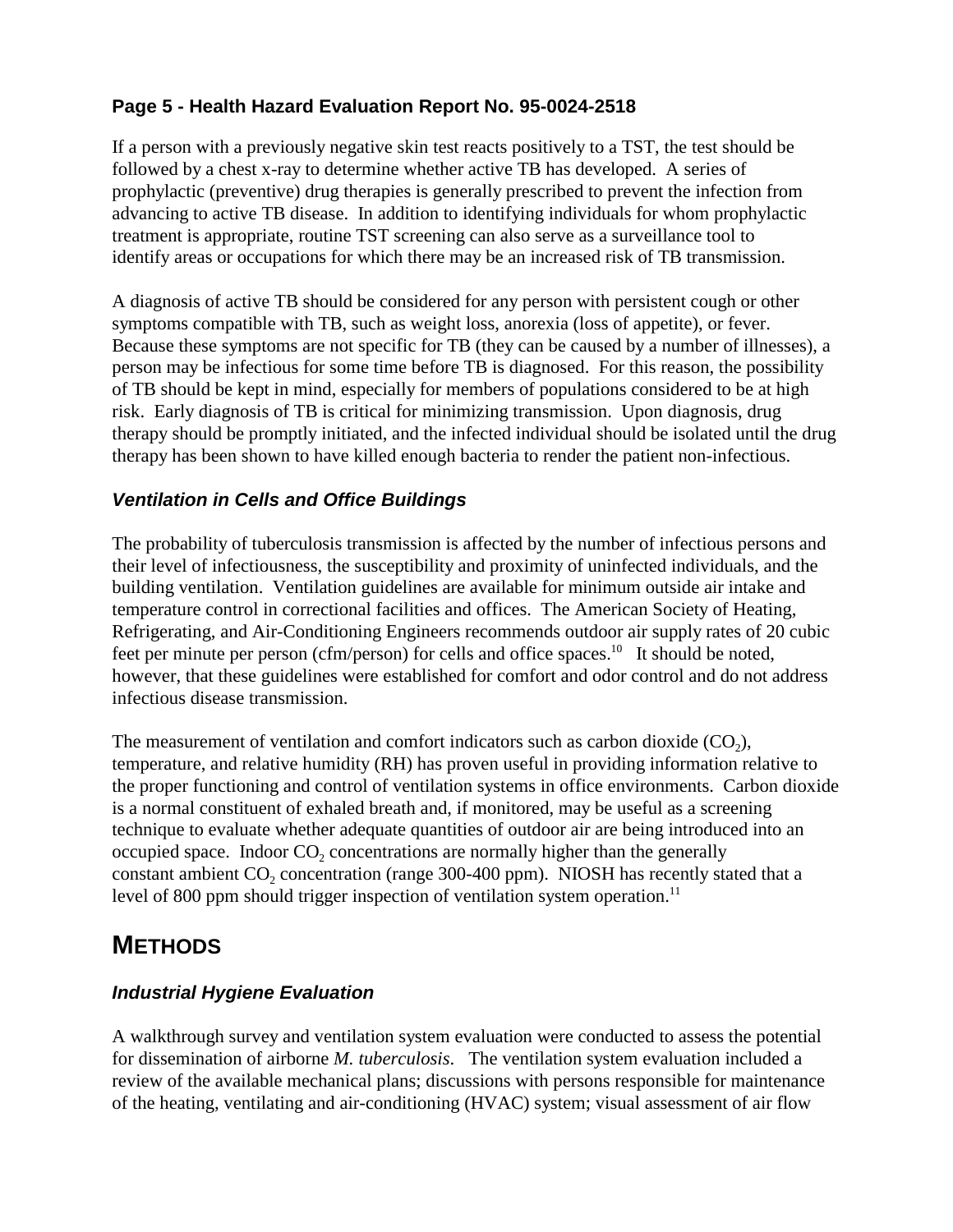## **Page 6 - Health Hazard Evaluation Report No. 95-0024-2518**

patterns in the cell block area; and performance of airflow measurements. A TSI model 8370 AccuBalance Flow Measuring Hood was used to measure the airflow at supply diffusers. Ventilation smoke tubes were used to assess pressure relationships. Measurements of  $CO<sub>2</sub>$ concentration, temperature, and relative humidity also were made to evaluate general ventilation and occupant comfort indicators. Carbon dioxide measurements were made using a Gastech Model RI-411A portable  $CO<sub>2</sub>$  indicator. Temperature and humidity measurements were made with a TSI VelociCalc Plus.

### *Medical Evaluation*

An attempt was made to interview all eleven of the USMS employees who were reported to have a recent positive TST. However, only eight of these employees were available for interview at the time of the NIOSH site visit. These eight employees were privately interviewed, and their medical records were reviewed for TB testing history and results. The occupational health nurse was interviewed for information about the employee TST program, as well as other information pertinent to the request. Health care representatives from local jails were also interviewed.

# **RESULTS AND DISCUSSION**

### *Industrial Hygiene Evaluation*

The USMS Miami facility consists of offices and holding cells on the second floor of an 11-story courthouse complex building. The office building was built in 1981 and occupied in 1983. The USMS space consists of private offices, a squad room with open areas and cubicles, a waiting area, a reception area, four holding cells, three interview rooms, a fingerprint room, and a control room. Two air handling units supply conditioned air to this space. The ventilation systems operate 24 hours per day, and reportedly deliver a minimum of 20 percent outside air. Air is supplied to the office space and prisoner areas through ceiling diffusers, with the space above the false ceiling acting as the return air plenum (there are no return air ducts). Room air exits through returns located around the ceiling lights. In addition, a few open grilles are present in ceiling panels throughout the facility. Electric heat strips located in the ducts are used infrequently. AHU # 2 supplies air to the cell block area, interview rooms, fingerprint room, control room, west end of the squad room, and the 2nd floor lobby area, while AHU #12 supplies air to the remainder of the USMS office, as well as the North section of floors 1, 2, and 3. A package-style air-conditioning unit supplements the mechanical ventilation system in the control room.

AHUs #2 and #12 were clean and appeared to be well maintained. The condensate pans were draining properly, and the fiberglass panel filters had recently been changed. The maintenance personnel indicated that the units are visually inspected every month, the filters are changed every two to three months, and the cooling coils are cleaned yearly. Disinfection tablets placed in the condensate drain pans are replaced about every two months. The package A/C unit in the control room was not evaluated.

The ventilation systems are variable air volume (VAV) systems, meaning that the amount of air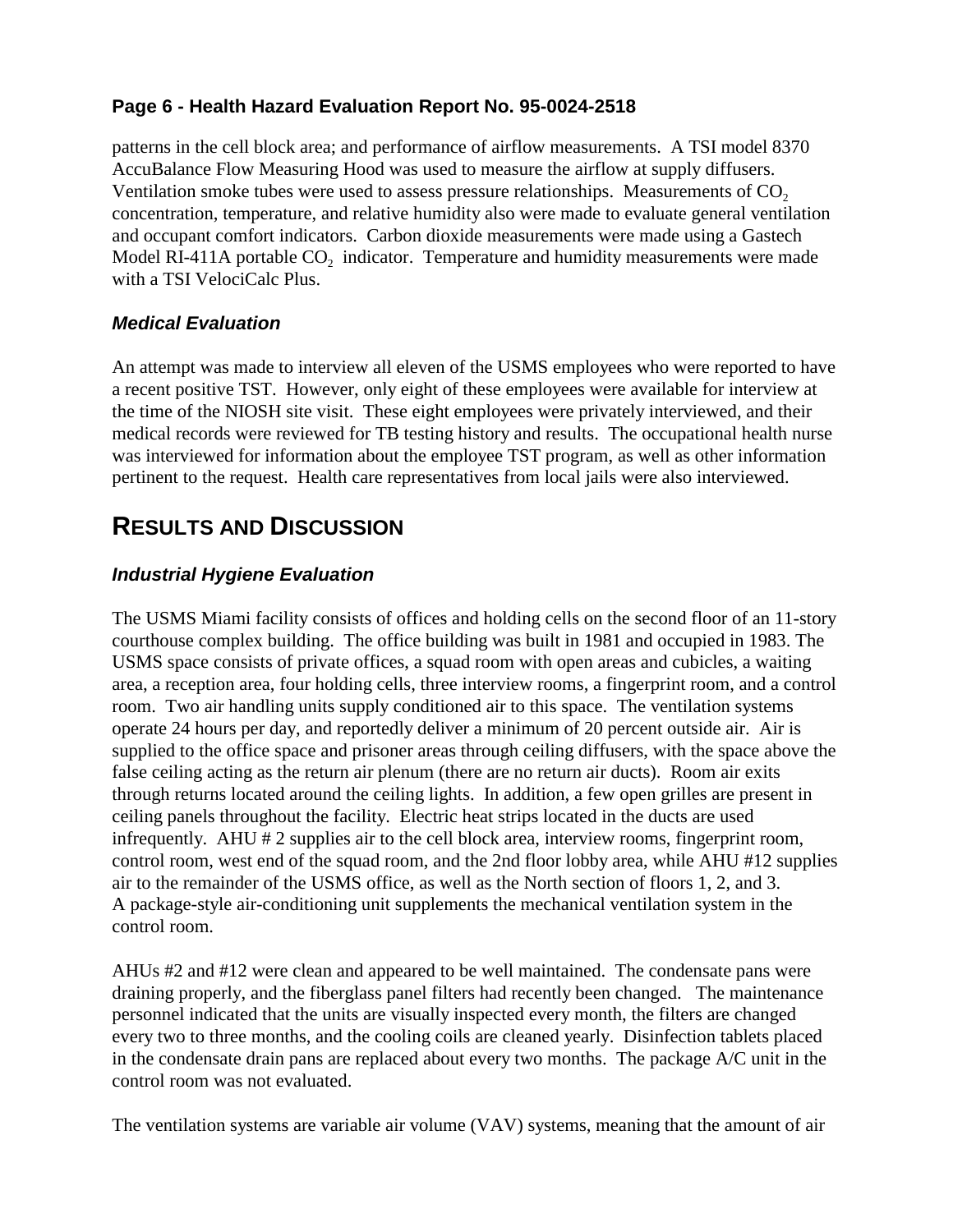## **Page 7 - Health Hazard Evaluation Report No. 95-0024-2518**

delivered to the space varies depending on the temperature setpoints and thermostat readings. At least for the evaluated areas, when the thermostat was satisfied, no airflow was delivered to the space. Thus, in order to make airflow measurements, it was necessary for us to adjust the thermostats so that they were calling for cooling.

The results of the temperature and relative humidity measurements made throughout the day of the survey are shown in Table 1 (see pages 15-16). The temperature in the prisoner areas (cell block, interview rooms, and fingerprint room) ranged from about 70 to 77° and the relative humidity ranged from 47 to 52%. For the remainder of the USMS facility, the temperature ranged from 70 to 76°, and the relative humidity ranged from 49 to 54%. These values are within the acceptable ranges of operative temperature and humidity recommended by ASHRAE.12

Carbon dioxide concentrations are listed in Table 1 and are graphically displayed in Figures 1 and 2. The  $CO<sub>2</sub>$ concentrations generally increased during the day, ranging from 375 parts per million (ppm) to 2000 ppm. NIOSH has recommended that  $800$  ppm  $CO<sub>2</sub>$  be used as an indication of the need for further assessment of the ventilation system. Concentrations of  $CO<sub>2</sub>$  in excess of this guideline, but



below the recommended



exposure limit of 5000 ppm, do not represent a health hazard; rather they indicate the possibility that the ventilation system may not be adequately removing other contaminants.

The highest concentrations of CO<sub>2</sub> were measured in the cell blocks. This is not surprising, given that there were about 50 prisoners in these holding cells. With the exception of the squad room area (which is served in part by the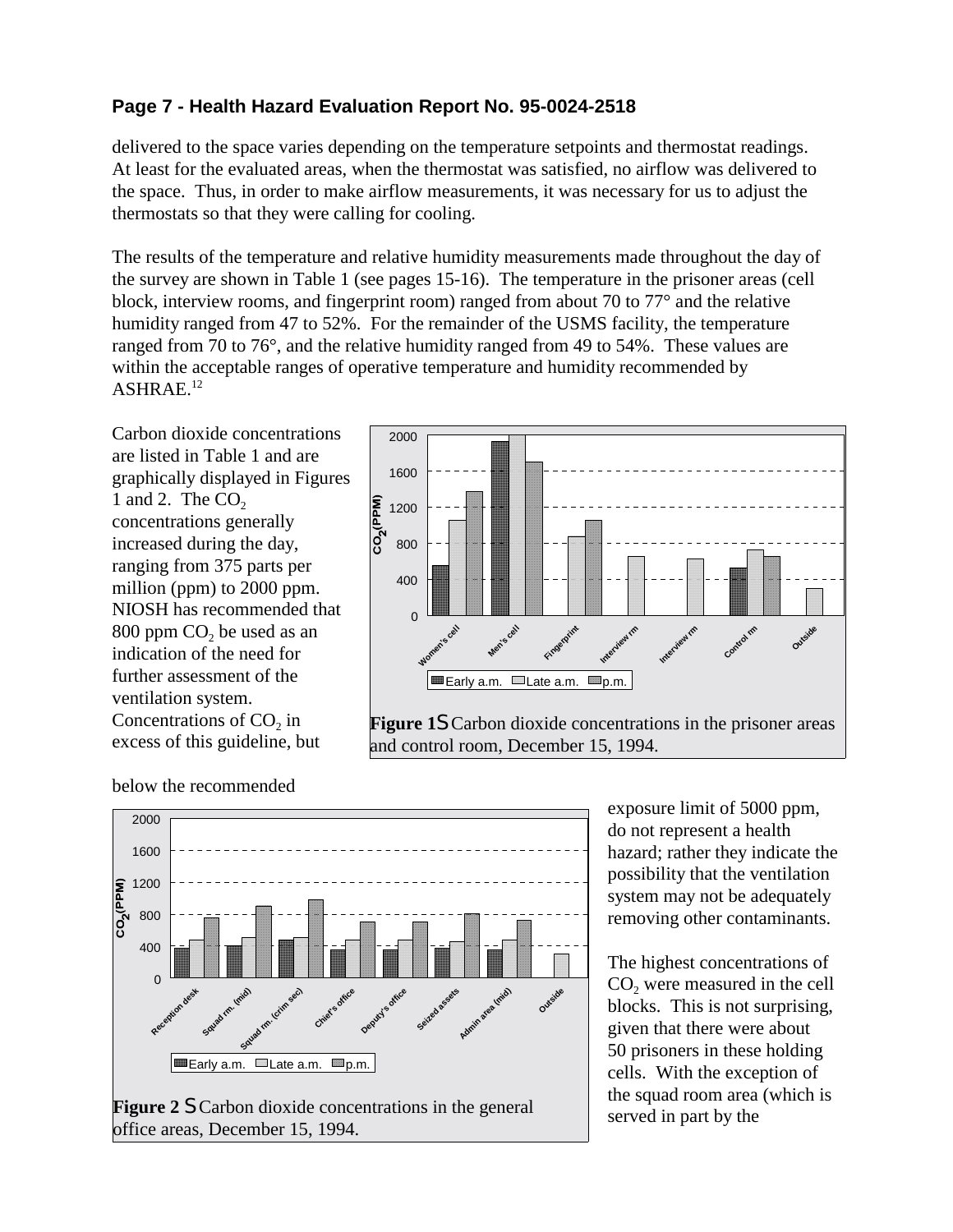## **Page 8 - Health Hazard Evaluation Report No. 95-0024-2518**

ventilation system which serves the cell block area), the  $CO<sub>2</sub>$  concentrations in the office areas were all at or below 800 ppm.

Table 2 (see pages 17-18) presents the results of the airflow measurements. Comparisons were made between the measured values and those listed on the design plans dated December 1980. As can be seen from the table, some of the measurements were very similar to those listed on the design plans, while others varied considerably, with the measured values being either much higher or much lower than the design values. Management indicated that the system had been balanced about five years ago, thus some airflow adjustments may have been made at that time. If so, this could account for some of the variations between the measured and design airflows. There was no supply air delivered to two of the three interview rooms. It was clear from the airflow measurements in the cell block area that a sufficient amount of outdoor air was not being provided to this space. ASHRAE recommends that 20 CFM of outside air per person be provided to cells. Considering the number of prisoners present (about 50), this area would need to be provided with 1000 CFM of outside air to dilute normal contaminants (including  $CO<sub>2</sub>$ ). This area is receiving only about 405 CFM of total supply air, and only 20% of it is reported to be outside air. In addition, there are times when no air is being supplied due to the design of the ventilation system.

It was not possible to get access to the space above the false ceiling in the cell block area as the diffusers and lights were sealed for security reasons. However, based on discussions with the ventilation maintenance personnel and a review of the ventilation plans, it appeared that there was air mixing between the prisoner areas and general offices areas in the return air plenum. In addition, the smoke tube traces indicated that the cell block area was under positive pressure with respect to the control room.

### *Medical Evaluation*

Of the eleven employees reported in the HHE request to have a "positive" TST, one was not employed at the Miami office. Three had no record of a positive test, but had given histories of positive TSTs prior to their employment with the USMS. These four employees were not included in the epidemiologic analysis of TST results for the purpose of this investigation.

Of 63 Miami USMS employees who were enrolled in an employee TB screening program because of their potential contact with prisoners, 49 (78%) received a TST between May 1993 and February 1995. However, three employees did not return within 48-72 hours to have their TST evaluated. Of the 46 (73%) employees who had documented TST results, seven (15%) had a reaction size of at least 10 mm. None of these had a prior negative TST result documented in their medical records. Six of the seven were Marshals and one was an administrative assistant. Three of the Marshals reported having had contact with a prisoner who had been diagnosed with active TB while at the Miami USMS facility. However, only one Marshal's positive TST occurred at least two weeks *after* exposure to this prisoner. Of the other two exposed Marshals, one tested positive four days after his exposure to this prisoner, and the other had tested positive eight months *prior* to this exposure.

The prisoner arrived at the USMS Miami facility as a new arrestee on April 25, 1994. He was again brought to the USMS facility three days later for a court appearance, and remained at the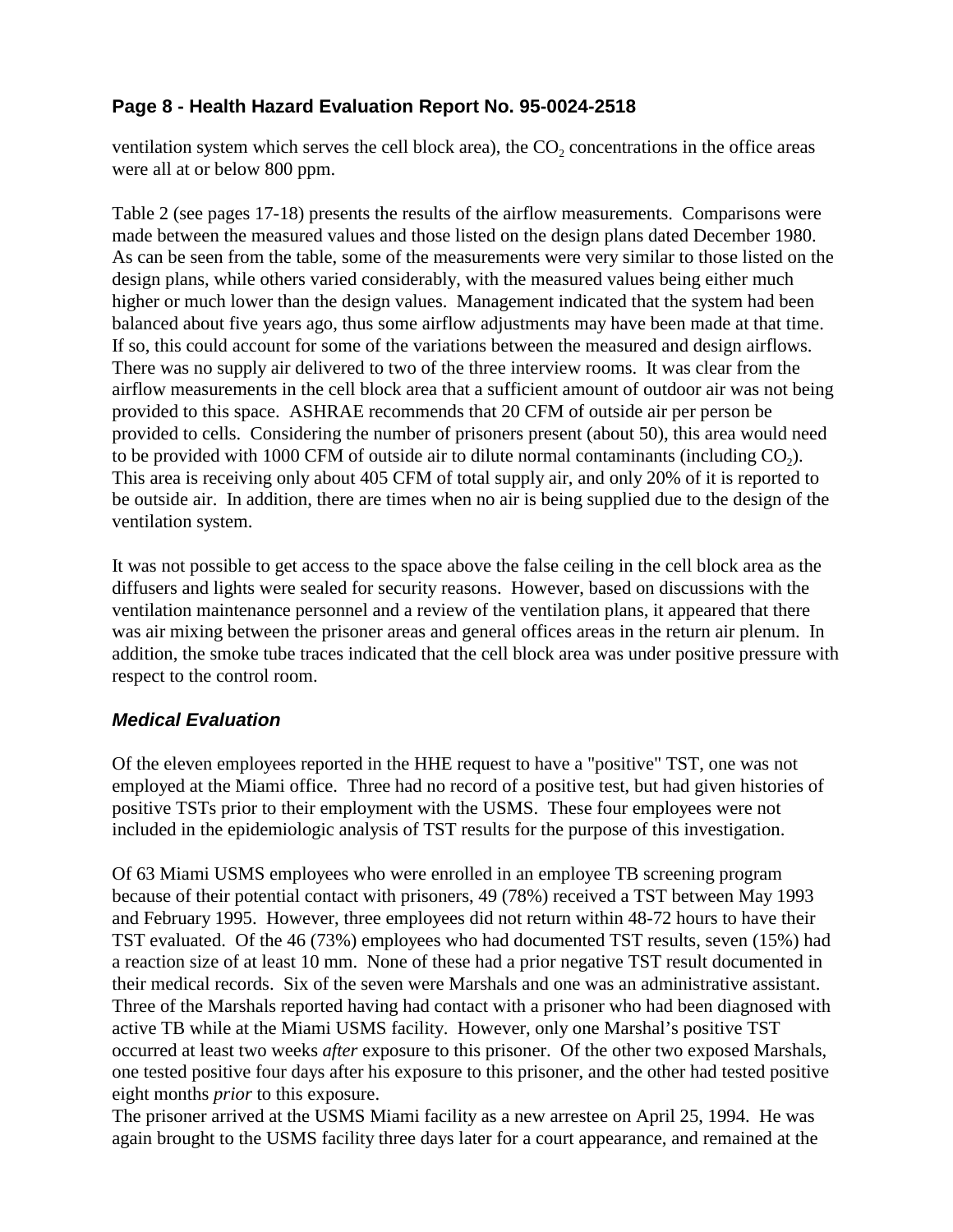#### **Page 9 - Health Hazard Evaluation Report No. 95-0024-2518**

facility from 6:30 AM to 3:45 PM. The prisoner was admitted to a hospital on April 29, 1994, and diagnosed with pulmonary tuberculosis.

Health care representatives from Dade County Jail, North Dade County Jail, and the Metropolitan Correctional Center (where most of the federal prisoners and detainees are held) reported that incoming prisoners are not always screened for TB infection and disease. Jail representatives reported that prisoners have the right to refuse TB skin testing, and it is estimated that over 50% exercise this right and are never tested. Of those who are tested, many do not receive an evaluation of their skin test at 48-72 hours because they are released less than 48 hours after the TST has been placed. Prisoners may also be transported by Marshals for a court appearance or to a medical facility prior to evaluation of their TST. Dade County Jail representatives reported that, in 1993, 12,677 prisoners had TSTs placed. Out of these, 9216 (73%) were read and 1675 (18%) were positive. They also reported 16 cases of active TB that year. However, none of the 16 were Federal prisoners.

# **CONCLUSIONS**

Correctional facilities are considered high risk settings for the spread of TB infection because of overcrowding and often poor ventilation. Inmates are considered more likely to have TB due to their greater likelihood of pre-incarceration risk factors such as inadequate access to health care services, and increased prevalence of HIV infection.<sup>13</sup> Because USMS employees have contact with U.S. and foreign prisoners who may not be adequately screened for TB, the USMS employees may be at an increased risk for exposure to *M. tuberculosis.* The data available at the time of our site visit showed that 15% of the Miami USMS employees tested for TB exhibited a positive TST (reaction size at least 10 mm). Because only 73% of the USMS employees were tested, these results may not reflect the prevalence of TB infection among *all* USMS employees who come into contact with prisoners at this facility. In addition, documentation of results of previous testing was not complete. Without baseline data (i.e., status of TST upon first employment at the USMS), it is difficult to assess whether a positive test result indicates a possible work-related TST conversion or a prior infection. Therefore, results of this screening effort cannot be used to assess the extent of work-related risk of TB infection among USMS employees.

Once a person is exposed to *M. tuberculosis*, it takes at least two weeks for the immune system to mount a detectable response and react positively to a TST. Therefore, it is unlikely that the Marshal who tested positive four days after being exposed to the prisoner with active TB had a positive skin test response as a result of that particular exposure.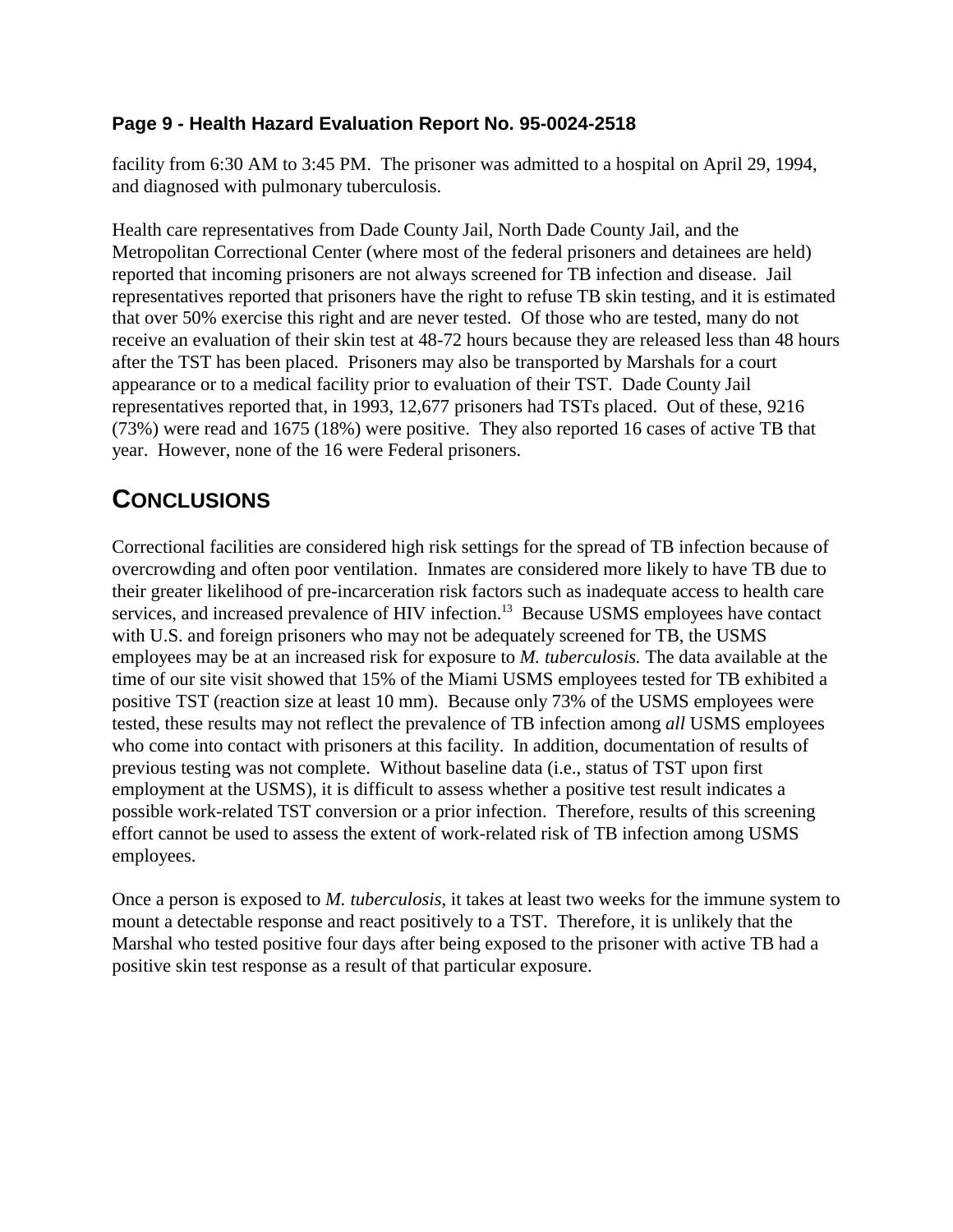#### **Page 10 - Health Hazard Evaluation Report No. 95-0024-2518**

Administrative controls remain the most effective controls for preventing TB transmission. These include the early recognition, evaluation, isolation, and treatment of persons with active TB, and the early identification of persons with TB infection for whom prophylactic treatment may be appropriate. USMS personnel have been actively working with the Federal Bureau of Prisons and contract correctional facilities to improve TB screening of inmates and to provide financial support for the purchase of portable minifilm chest x-ray equipment. This would substantially improve TB screening efforts at these facilities. The USMS is considering the purchase of portable high efficiency particulate air (HEPA) filtration units and germicidal ultraviolet radiation lamps for the cell block area. These devices can be used to supplement the mechanical ventilation system by removing or inactivating airborne *M. tuberculosis*.

Recommendations are made below to further reduce the potential for exposure to *M. tuberculosis* through improvements in the employee TST screening program and general ventilation. Deficiencies were found with respect to the amount of outside air provided and the delivery of air to the occupied space. These deficiencies minimize the ability of general ventilation and directional airflow to dilute or remove contaminated air.

## **RECOMMENDATIONS**

- 1. The following recommendations were adapted from those published by the CDC for employees in health-care settings and correctional institutions.<sup>6,7</sup>
	- A TB screening policy and program that follows the 1994 CDC Guidelines should be established for USMS employees who have direct contact with prisoners. This program should be developed in consultation with qualified medical and/or public health personnel. Data collected through the recommended TB screening program will help establish the magnitude of the risk for TB infection and the need for changes in control measures. Employee representatives should be involved in the development of the policy and program. The program should be offered at no cost to employees.
	- All employees who have direct contact with a prisoner who is known to have, or is highly suspected of having, active TB should receive a TST as soon as possible after exposure occurs. If this TST is negative, then the employee should be retested three months after the exposure to see if infection with *M. tuberculosis* has taken place.
	- At the time of employment, employees should receive a Mantoux TB skin test unless documentation is provided for: (1) a previously positive reaction, (2) completion of or current preventive drug therapy, or (3) current or completed therapy for active TB disease. Individuals who have a history of vaccination with Bacille of Calmette & Guérin (BCG) should receive a TST. Employees with a positive TST should be evaluated for active TB. Employees with negative TSTs should be retested at least yearly to identify persons whose skin test converts to positive.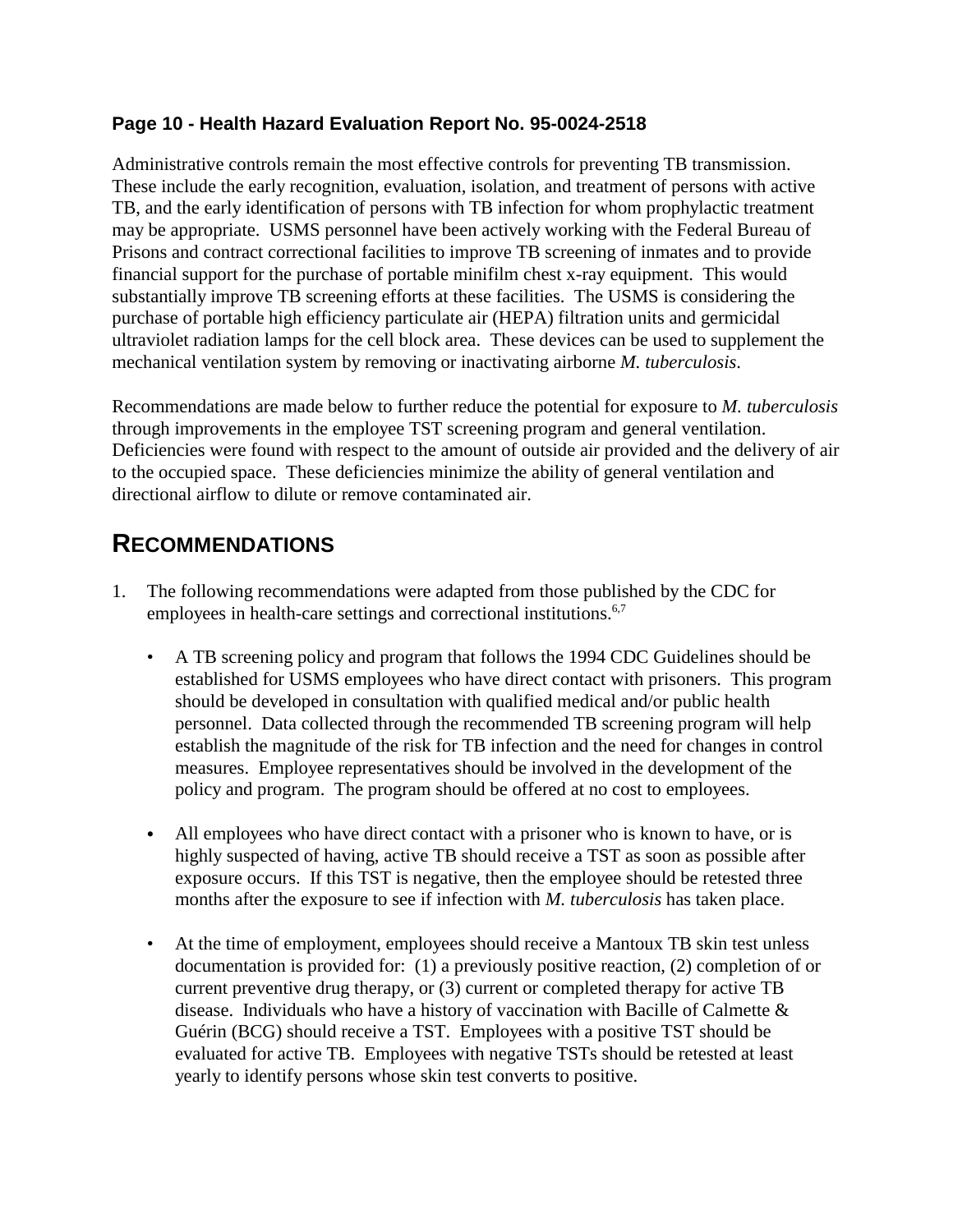#### **Page 11 - Health Hazard Evaluation Report No. 95-0024-2518**

- Current guidelines for administration and interpretation of TSTs should be followed.<sup>7</sup> Key aspects of these guidelines include the following:
	- $\triangleright$  Use of a two-step procedure for initial skin-testing. This involves retesting within 1-3 weeks those who are initially negative.
	- Intracutaneous administration of 5 units of tuberculin purified protein derivative (PPD) (Mantoux test).
	- **TSTs** should be read by a qualified person 48-72 hours after injection.
	- ► The size of the reaction in millimeters of induration should be recorded for *all* tests, even "negative" tests. This is because the definition of a positive TST reaction varies according to several factors, including age and the immune status of the tested individual and size of prior TST reaction.
- Employees with positive TSTs, skin test conversions, or symptoms suggestive of active TB should be clinically evaluated for active TB.14 Appropriate therapy should be instituted for those with active TB. Employees with positive TSTs or with skin test conversions, but without active TB, should be evaluated for preventive therapy according to published guidelines. As part of the medical evaluation following a skin test conversion, a history of possible exposure should be obtained in an attempt to determine the potential source of TB infection. This history should include all travel outside the U.S.
- Individual TST results and clinical evaluations should be maintained in confidential employee health records, and should be recorded in a retrievable aggregate data base of all employee test results. Personal identifying information should be handled confidentially. Summary data (e.g., the percentage of positive reactions among all tested) can be reported to management and employees. Individual test results should remain confidential.
- The rate of skin test conversions should be calculated periodically to estimate employees' risk of acquiring new infection and evaluate the effectiveness of control measures. On the basis of this analysis, the frequency of periodic testing may be altered accordingly.
- 2. Periodic updates should be provided to the ongoing TB education and training program to disseminate new information about TB and to share summary information about the extent of TB infection among employees and the effectiveness of the control measures.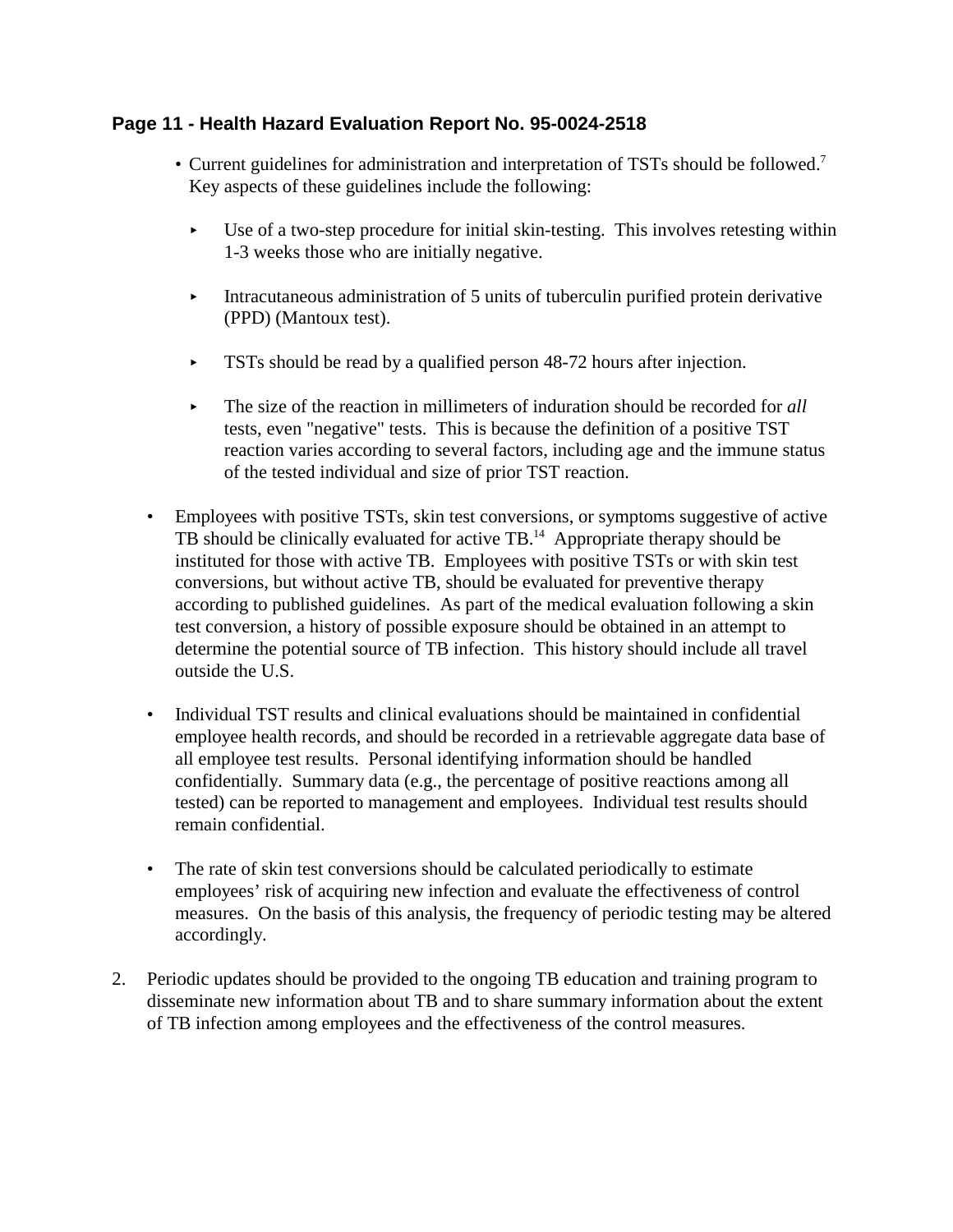### **Page 12 - Health Hazard Evaluation Report No. 95-0024-2518**

- 3. The airflow measurements and high carbon dioxide concentrations indicate a need for additional outside air in the cell block area (including the fingerprint room and interview rooms). ASHRAE recommends that cells in correctional facilities be supplied with 20 CFM of outdoor air per person.10 While this recommendation is not based on preventing infectious disease transmission, good general ventilation will aid in diluting the concentration of airborne contaminants such as *M. tuberculosis*.
- 4. A minimum amount of outdoor air should be provided at all times in the cell block and office areas. (The airflow measurements indicated that the VAV systems did not supply a minimum amount of outdoor air when the thermostats were satisfied.)
- 5. To further reduce the potential for dissemination of air containing *M. tuberculosis* from prisoners with unsuspected active TB, air mixing between the prisoner areas and general office areas should be prevented. Placing the cell block area under negative pressure will also help to minimize air mixing between these areas.
- 6. Prisoners who are frequently coughing should spend a minimum amount of time in common areas; one of the four cells could be used to isolate such prisoners on a temporary basis. Such prisoners should be medically evaluate as soon as possible, without waiting for the results of the TST.
- 7. If USMS employees must transport prisoners with active tuberculosis (or suspected active TB) in an enclosed vehicle, then respirators must be worn by the employees. HEPA respirators (including disposables) are the only respirators which currently meet the OSHA requirements<sup>9</sup> and recommendations made by CDC.<sup>7</sup> However, effective July 10, 1995, with the revised NIOSH respirator certification requirements,15 respirator users are able to select from a broader range of certified respirators for protection against *M. tuberculosis*. All of these new (certified) particulate respirators meet the performance criteria recommended by CDC for use in health-care settings for protection against *M. tuberculosis*. Prisoners can be supplied with valveless masks or respirators to minimize dissemination of droplet nuclei.
- 8. USMS personnel expressed concern that the exhaust fan in the prisoner elevator did not appear to be working. The fan operation should be checked and repairs made if necessary.

# **REFERENCES**

- 1. CDC [1995]. Tuberculosis morbidity -- United States, 1994. MMWR 44:(20) 387-389.
- 2. CDC [1992]. Transmission of multidrug-resistant tuberculosis among immunocompromised persons in a correctional facility - New York, 1991. MMWR 41(28): 507-509.

3.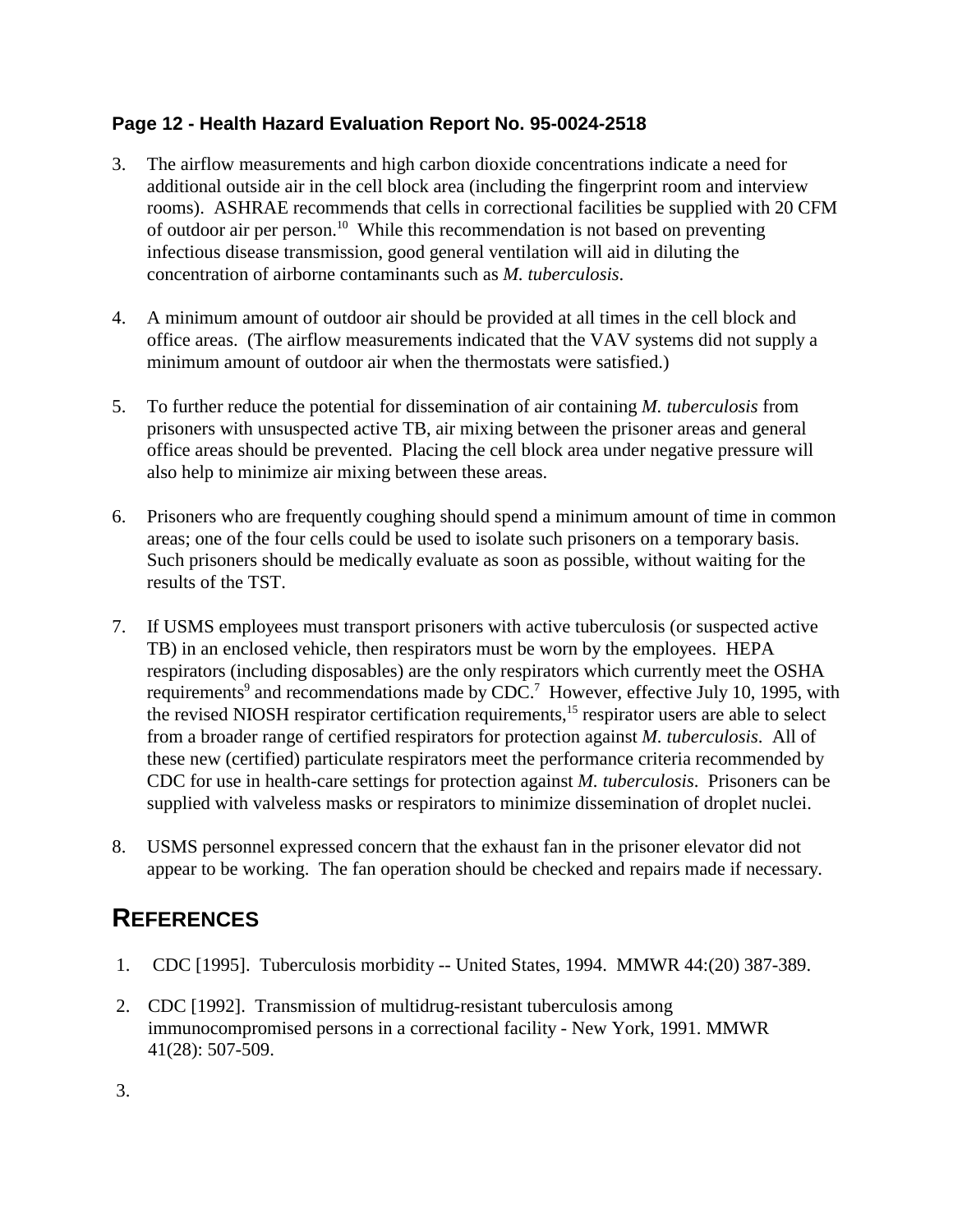#### **Page 13 - Health Hazard Evaluation Report No. 95-0024-2518**

3. CDC [1990]. Screening for tuberculosis and tuberculous infection in high-risk populations - recommendations of the advisory committee for elimination of tuberculosis. MMWR 39:RR-8:1-6.

- 4. Spencer SS, Morton AR [1989]. Tuberculosis surveillance in a state prison system. Am J Public Health 79(4):507-509.
- 5. CDC [1990]. Guidelines for preventing the transmission of tuberculosis in health-care settings, with special focus on HIV-related issues. MMWR 39:RR-17:1--29.
- 6. CDC [1989]. Prevention and control of tuberculosis in correctional institutions: recommendations of the advisory committee for the elimination of tuberculosis. MMWR 38(18):313-320.
- 7. CDC [1994]. Guidelines for preventing the transmission of *Mycobacterium tuberculosis* in health-care facilities, 1994. MMWR 43:RR-13.
- 8. CDC [1990]. The use of preventive therapy for tuberculous infection in the United States. MMWR 39:RR-8, May 18.
- 9. OSHA [1993]. Enforcement policy and procedures for occupational exposure to tuberculosis. Washington, DC: Occupational Safety and Health Administration. Memorandum (10/20/93).
- 10. ASHRAE [1990]. Ventilation for acceptable indoor air quality. Atlanta, GA: American Society of Heating, Refrigerating, and Air-conditioning Engineers. ANSI/ASHRAE Standard 62-1989.
- 11. NIOSH [1994]. NIOSH testimony on the Occupational Safety and Health Administration's proposed standard on indoor air quality, September 28, 1994, OSHA Docket No. H-122.
- 12. ASHRAE [1992]. Thermal environmental conditions for human occupancy. Atlanta, GA: American Society of Heating, Refrigerating, and Air-conditioning Engineers. ANSI/ASHRAE Standard 55-1992.
- 13. NIJ/CDC [1994]. Issues and practices: Tuberculosis in correctional facilities. Washington, DC: U.S. Department of Justice, Office of Justice Programs, National Institute of Justice.
- 14. American Thoracic Society [1990]. Diagnostic standards and classification of tuberculosis. Am Rev Respir Dis 142:725-35.
- 15. NIOSH [1995]. 42 CFR Part 84, respiratory protective devices. 60 Federal Register 30336, June 8, 1995.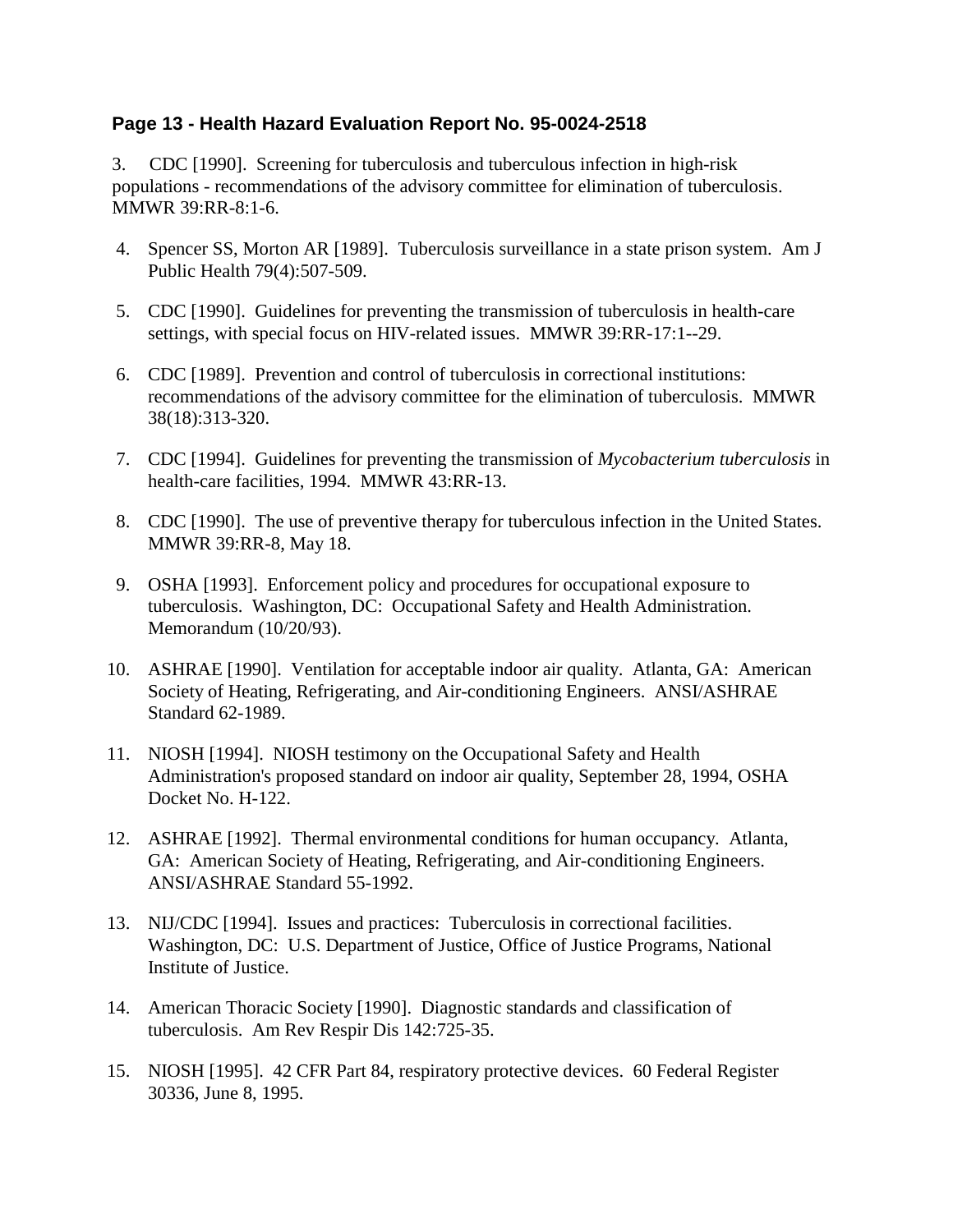#### **Page 14 - Health Hazard Evaluation Report No. 95-0024-2518**

## **AUTHORSHIP AND ACKNOWLEDGMENTS**

| Evaluation Conducted and   | Teresa Seitz, M.P.H., C.I.H.       |  |  |  |
|----------------------------|------------------------------------|--|--|--|
| <b>Report Prepared By:</b> | Supervisory Industrial Hygienist   |  |  |  |
|                            | <b>Industrial Hygiene Section</b>  |  |  |  |
|                            | Yvonne Boudreau, M.D., M.P.H.      |  |  |  |
|                            | <b>Medical Officer</b>             |  |  |  |
|                            | Denver Regional Office             |  |  |  |
| Formatted By:              | Caren B. Day                       |  |  |  |
|                            | <b>Office Automation Assistant</b> |  |  |  |
|                            | Industrial Hygiene Section         |  |  |  |
| Originating Office:        | NIOSH Hazard Evaluations and       |  |  |  |
|                            | <b>Technical Assistance Branch</b> |  |  |  |
|                            | Division of Surveillance, Hazard   |  |  |  |
|                            | Evaluations, and Field Studies     |  |  |  |
|                            | Cincinnati, Ohio                   |  |  |  |

## **REPORT DISTRIBUTION AND AVAILABILITY**

Copies of this report may be freely reproduced and are not copyrighted. Single copies of this report will be available for a period of three years from the date of this report from the NIOSH Publications Office, 4676 Columbia Parkway, Cincinnati, Ohio 45226. To expedite your request, include a self-addressed mailing label along with your written request. After this time, copies may be purchased from the National Technical Information Service (NTIS), 5285 Port Royal, Springfield, Virginia 22161. Information regarding the NTIS stock number may be obtained from the NIOSH Publications Office at the Cincinnati address. Copies of this report have been sent to:

- 1. U.S. Marshals Service
- 2. Employee Representative
- 2. OSHA Region IV Office

**For the purpose of informing affected employees, copies of this report should be posted by the employer in a prominent place accessible to the employees for a period of 30 calendar days.**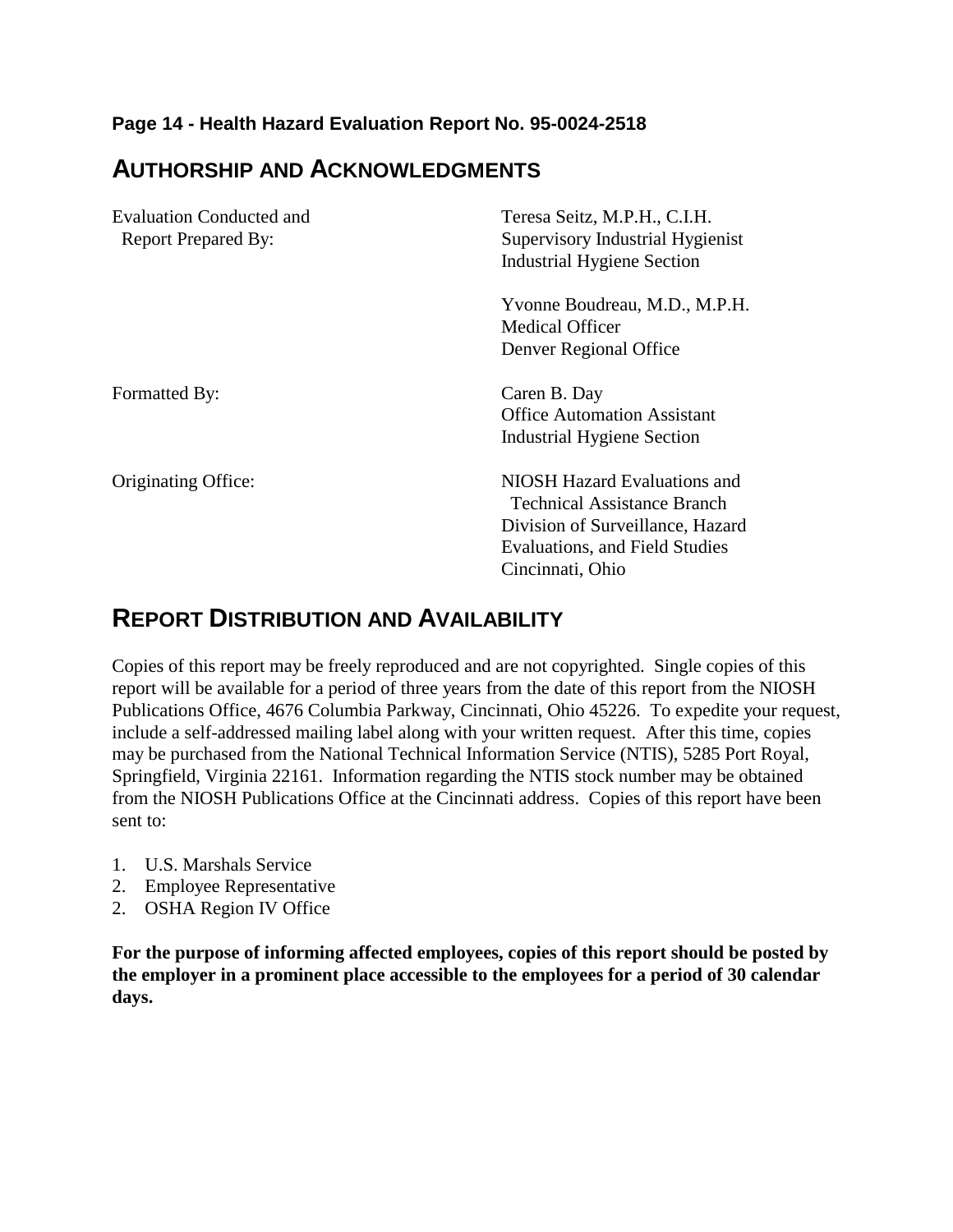| Table 1<br><b>U.S. Marshals Service</b><br>Miami, Florida<br>HETA 95-0024<br>December, 1994<br>Indoor Environmental Quality Data |       |                                              |                     |                   |                                                     |  |  |
|----------------------------------------------------------------------------------------------------------------------------------|-------|----------------------------------------------|---------------------|-------------------|-----------------------------------------------------|--|--|
| Location                                                                                                                         | Time  | <b>Carbon Dioxide</b><br>Concentration (ppm) | Temperature<br>(NF) | <b>RH</b><br>(% ) | Comments                                            |  |  |
| Control room                                                                                                                     | 07:40 | 525                                          | 72.0                | 49.4              | 3 persons, A/C package unit and central HVAC system |  |  |
|                                                                                                                                  | 10:45 | 725                                          | 74.6                | 51.7              | 2 persons present                                   |  |  |
|                                                                                                                                  | 11:43 | 650                                          | 76.2                | 49.7              | 4 persons present                                   |  |  |
| Receptionist's desk                                                                                                              | 08:27 | 375                                          | 70.3                | 51.4              | 1 person, cubicle                                   |  |  |
|                                                                                                                                  | 11:30 | 475                                          | 72.7                | 50.1              | 3 persons nearby                                    |  |  |
|                                                                                                                                  | 14:14 | 750                                          | 72.6                | 52.2              | 1 person                                            |  |  |
| Cell block (women's)                                                                                                             | 08:05 | 550                                          | 73.0                | 47.1              | 1 person                                            |  |  |
|                                                                                                                                  | 11:48 | 1050                                         | 77.0                | 49.8              | 4 persons                                           |  |  |
|                                                                                                                                  | 13:25 | 1370                                         | 72.4                | 50.0              |                                                     |  |  |
| Cell block (men's)                                                                                                               | 08:10 | 1925                                         | 74.0                | 52.4              | 46 persons                                          |  |  |
|                                                                                                                                  | 11:50 | 2000                                         | 75.5                | 49.6              | 40-45 persons                                       |  |  |
|                                                                                                                                  | 13:30 | 1700                                         | 72.7                | 50.0              | 40-45 persons                                       |  |  |
| Squad room (middle)                                                                                                              | 08:32 | 400                                          | 70.1                | 53.1              | 4 persons nearby, open office space                 |  |  |
|                                                                                                                                  | 11:22 | 500                                          | 71.8                | 50.0              | 2 persons                                           |  |  |
|                                                                                                                                  | 14:19 | 900                                          | 73.8                | 51.3              | 5 persons nearby                                    |  |  |
| Squad room (criminal sec.)                                                                                                       | 08:42 | 475                                          | 74.7                | 49.1              | 2 persons nearby, 3 workstations                    |  |  |
|                                                                                                                                  | 11:19 | 500                                          | 73.4                | 50.0              | 1 persons                                           |  |  |
|                                                                                                                                  | 14:27 | 975                                          | 74.6                | 50.7              | 1 person                                            |  |  |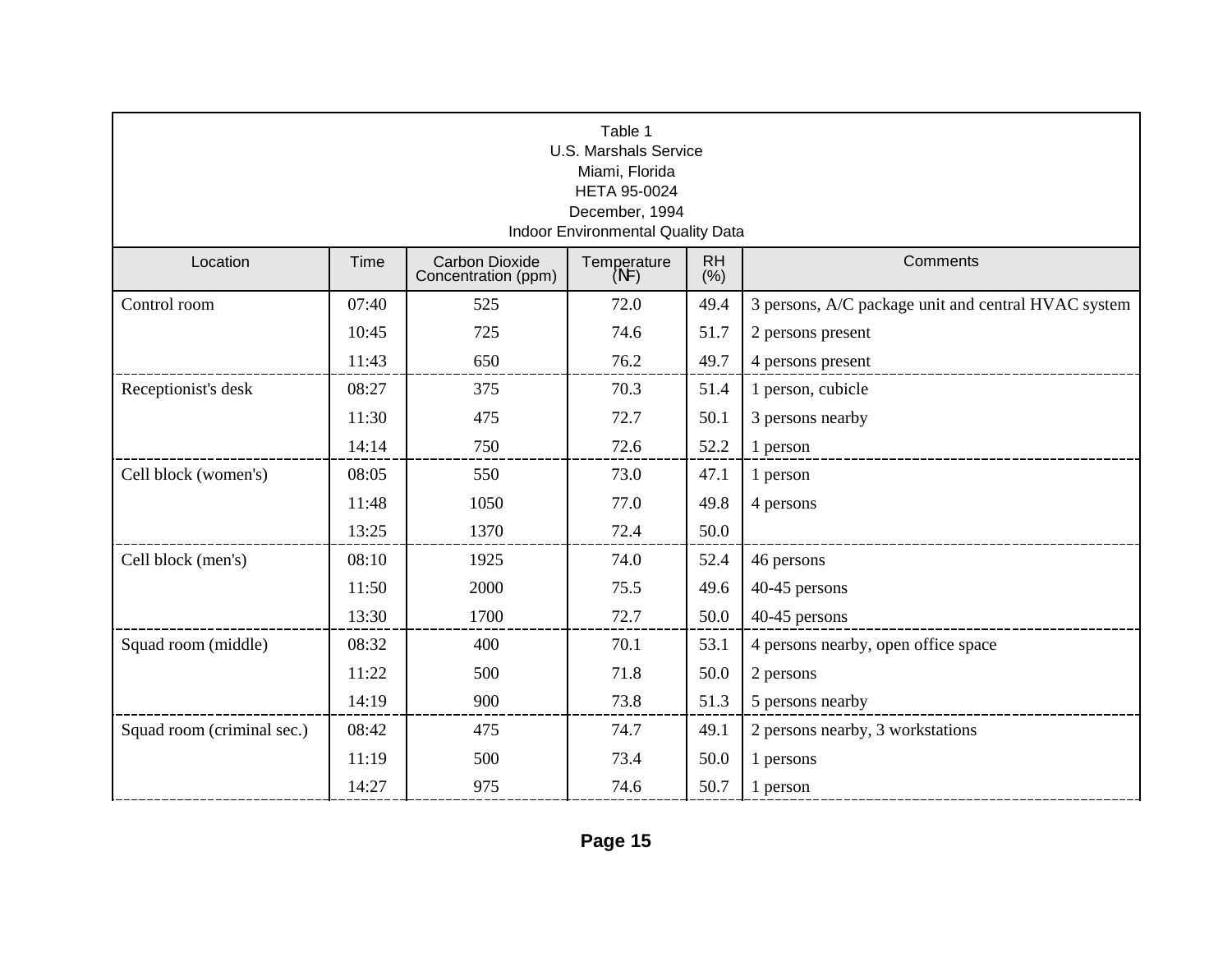| Table 1 (continued)<br><b>U.S. Marshals Service</b><br>Miami, Florida<br><b>HETA 95-0024</b><br>December, 1994<br><b>Indoor Environmental Quality Data</b> |       |                                                 |                     |                   |                                             |  |  |
|------------------------------------------------------------------------------------------------------------------------------------------------------------|-------|-------------------------------------------------|---------------------|-------------------|---------------------------------------------|--|--|
| Location                                                                                                                                                   | Time  | <b>Carbon Dioxide</b><br>Concentration<br>(ppm) | Temperature<br>(NF) | <b>RH</b><br>(% ) | Comments                                    |  |  |
| <b>Chief Marshal's Office</b>                                                                                                                              | 08:17 | 375                                             | 71.0                | 51.1              | no one present, private office              |  |  |
|                                                                                                                                                            | 11:34 | 450                                             | 72.4                | 49.7              | no one present                              |  |  |
|                                                                                                                                                            | 14:08 | 725                                             | 72.7                | 54.1              | no one present                              |  |  |
| Chief Deputy's Office                                                                                                                                      | 08:20 | 350                                             | 71.2                | 51.6              | no one present, private office              |  |  |
|                                                                                                                                                            | 11:36 | 475                                             | 72.4                | 49.7              | 2 persons present                           |  |  |
|                                                                                                                                                            | 14:10 | 700                                             | 72.6                | 54.1              | no one present                              |  |  |
| Seized assets                                                                                                                                              | 08:30 | 375                                             | 69.6                | 52.3              | no one present, cubicles                    |  |  |
|                                                                                                                                                            | 11:27 | 450                                             | 71.9                | 50.0              | no one present                              |  |  |
|                                                                                                                                                            | 14:16 | 800                                             | 72.8                | 51.7              | no one present                              |  |  |
| Administration area (middle)                                                                                                                               | 08:23 | 350                                             | 70.8                | 51.2              | no one present, cubicle, desk empty         |  |  |
|                                                                                                                                                            | 11:32 | 475                                             | 72.8                | 50.0              | no one present,                             |  |  |
|                                                                                                                                                            | 14:12 | 725                                             | 72.6                | 54.0              | 1 person nearby<br>______________________   |  |  |
| Fingerprint room                                                                                                                                           | 10:50 | 875                                             | 72.4                | 50.0              | 3 persons                                   |  |  |
|                                                                                                                                                            | 13:33 | 1050                                            | 72.7                | 49.8              | 4 persons<br>--------------------------     |  |  |
| Interview rm (prisoner side)                                                                                                                               | 10:53 | 650                                             | 70.2                | 50.1              | no one present<br>_________________________ |  |  |
| Interview rm (interview side)                                                                                                                              | 11:02 | 625                                             | 69.6                | 50.9              | no one present                              |  |  |
| Outside                                                                                                                                                    | 11:40 | 300                                             | 75.0                | 50.0              | by door to courtyard, warm and sunny        |  |  |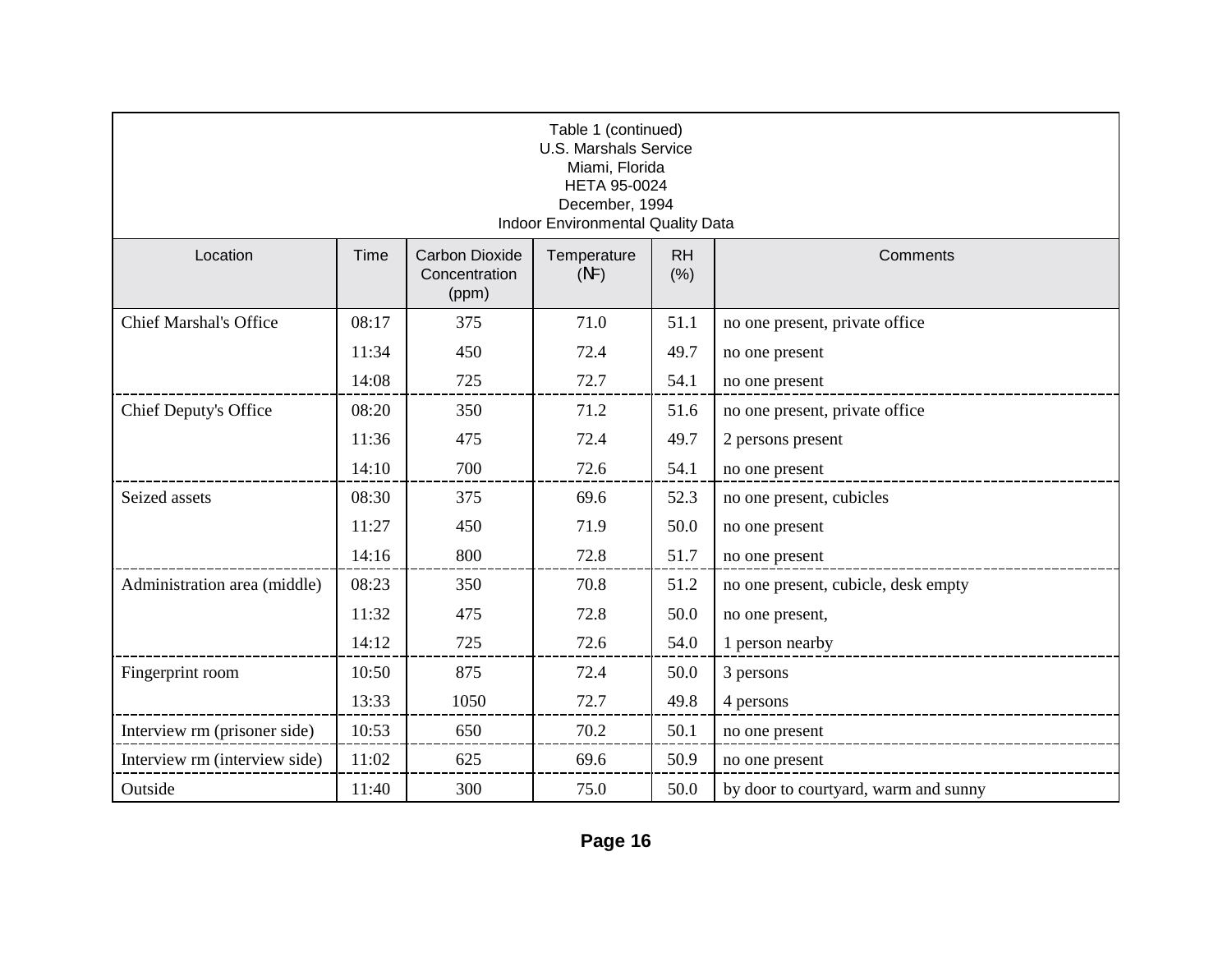| Table 2<br><b>U.S. Marshals Service</b><br>Miami, Florida<br><b>HETA 95-0024</b><br>December 1994<br><b>Airflow Measurements</b> |                                          |                    |                            |                              |  |  |
|----------------------------------------------------------------------------------------------------------------------------------|------------------------------------------|--------------------|----------------------------|------------------------------|--|--|
| <b>Distribution</b><br>Box                                                                                                       | Location                                 | Room<br>No.        | Design<br>Airflow<br>(CFM) | Measured<br>Airflow<br>(CFM) |  |  |
| $2T-6$                                                                                                                           | Squad room                               | not listed         | 135                        | 135                          |  |  |
|                                                                                                                                  |                                          | $^{\prime}$        | 135                        | 110                          |  |  |
|                                                                                                                                  |                                          | 212                | 120                        | 110                          |  |  |
|                                                                                                                                  |                                          | not listed         | 135                        | 125                          |  |  |
|                                                                                                                                  |                                          | 219                | 120                        | 125                          |  |  |
| $2T-7$                                                                                                                           | Control room                             | 218                | 135                        | 100                          |  |  |
|                                                                                                                                  | ----------------------                   | 218                | 135                        | 45                           |  |  |
|                                                                                                                                  | Fingerprint room                         | 224                | 250                        | 118                          |  |  |
|                                                                                                                                  | Interview room, right: interviewer side  | 214                | 25                         | 50                           |  |  |
|                                                                                                                                  | : prisoner side                          | 214                | 25                         | $\boldsymbol{0}$             |  |  |
|                                                                                                                                  | Interview room, center: interviewer side | 215                | 25                         | $\overline{0}$               |  |  |
|                                                                                                                                  | : prisoner side                          | 215                | 25                         | $\boldsymbol{0}$             |  |  |
|                                                                                                                                  | Interview room, left: interviewer side   | 216                | 25                         | $\overline{0}$               |  |  |
|                                                                                                                                  | : prisoner side                          | 216                | 25                         | $\overline{0}$               |  |  |
| $2T-8$                                                                                                                           | Women's cell block                       | 220                | 100                        | 85                           |  |  |
|                                                                                                                                  | Cell block corridor                      | 226                | 60                         | 140                          |  |  |
|                                                                                                                                  | Men's cell block                         | 221                | 100                        | 40                           |  |  |
|                                                                                                                                  |                                          | 222                | 100                        | 65                           |  |  |
|                                                                                                                                  |                                          | 223                | 100                        | 75                           |  |  |
| $2N-1$                                                                                                                           | Waiting room                             | 205                | 160                        | 190                          |  |  |
|                                                                                                                                  |                                          | 205                | 160                        | 180                          |  |  |
|                                                                                                                                  |                                          | 205                | not listed                 | 110                          |  |  |
|                                                                                                                                  | Hallway                                  | 205                | 65                         | 145                          |  |  |
| $2N-2$                                                                                                                           | Across from seized assets                | not listed         | 120                        | 220                          |  |  |
|                                                                                                                                  |                                          | $\pmb{\mathsf{H}}$ | 120                        | 220                          |  |  |
|                                                                                                                                  | Squad room                               | $\pmb{\mathsf{H}}$ | 120                        | 195                          |  |  |
|                                                                                                                                  |                                          | 11                 | 120                        | 245                          |  |  |
| $2N-3$                                                                                                                           | Training                                 | 206                | 85                         | 185                          |  |  |
|                                                                                                                                  |                                          | 206                | 90                         | 105                          |  |  |
|                                                                                                                                  |                                          | 206                | 90                         | 100                          |  |  |